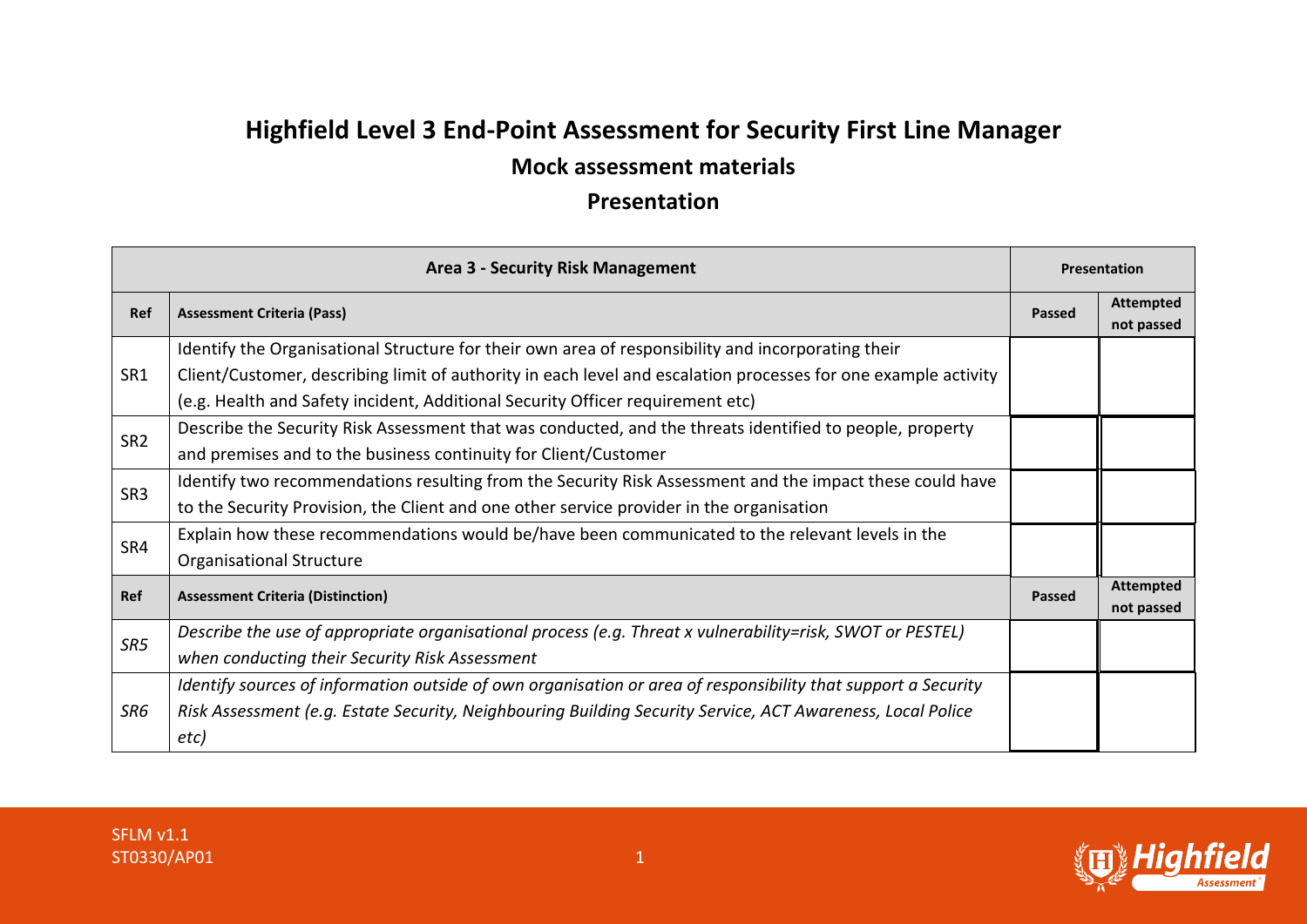| Area 6 – Improvement Planning and Implementation |                                                                                                                                                                                                                                                                                                           | <b>Presentation</b> |                                |
|--------------------------------------------------|-----------------------------------------------------------------------------------------------------------------------------------------------------------------------------------------------------------------------------------------------------------------------------------------------------------|---------------------|--------------------------------|
| Ref                                              | <b>Assessment Criteria (Pass)</b>                                                                                                                                                                                                                                                                         | Passed              | <b>Attempted</b><br>not passed |
| IP1                                              | Identify the customer concerns surrounding issues, threats and risk and how addressing these concerns will<br>improve the Security Service delivery                                                                                                                                                       |                     |                                |
| IP <sub>2</sub>                                  | Present an action plan based on the two recommendations from the Security Risk Assessment (for Area 3 -<br>Security Risk Management) and describe how these will be implemented (Who would be consulted, what<br>training is required, what policies and processes would need to be updated as a minimum) |                     |                                |
| <b>Ref</b>                                       | <b>Assessment Criteria (Distinction)</b>                                                                                                                                                                                                                                                                  | Passed              | <b>Attempted</b><br>not passed |
| IP3                                              | Describe the action planning process used including identifying when evaluation would take place and why<br>this is important                                                                                                                                                                             |                     |                                |
| IP4                                              | Identify when a recommendation cannot be actioned (e.g. cost, risk vs return, outside limit of authority)                                                                                                                                                                                                 |                     |                                |

| Area 7 - Compliance Management |                                                                                                           | <b>Presentation</b> |                  |
|--------------------------------|-----------------------------------------------------------------------------------------------------------|---------------------|------------------|
| <b>Ref</b>                     | <b>Assessment Criteria (Pass)</b>                                                                         | Passed              | <b>Attempted</b> |
|                                |                                                                                                           |                     | not passed       |
| CM <sub>1</sub>                | Describe the Business Continuity Plan responsibilities for the Security Service Provision in your area of |                     |                  |
|                                | responsibility                                                                                            |                     |                  |
| CM <sub>2</sub>                | Give two examples of what would be classed as non-compliance of regulations governing Security on a Local |                     |                  |
|                                | or National scale. (e.g. Licensing, Data Protection Act, Health and Safety Legislation, Employment Law,   |                     |                  |
|                                | Equality Act) and then describe how a SWOT analysis can prevent these occurring for each example in their |                     |                  |
|                                | own area of responsibility                                                                                |                     |                  |